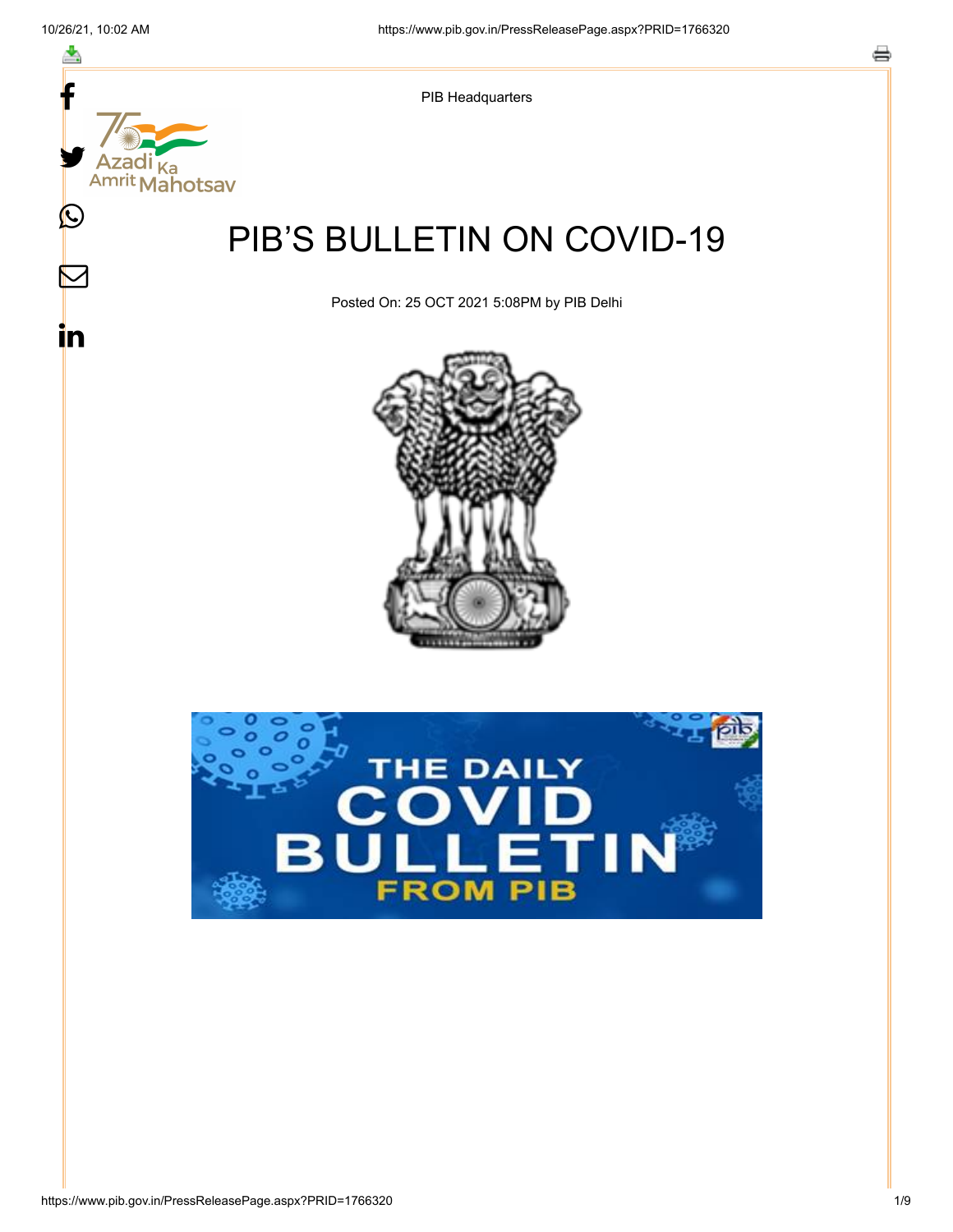



mark of administered doses.

#We4Vaccine #LargestVaccinationDrive

O /COVIDNewsByMIB O/MIB\_India O/MIB\_Hindi O/Inbministry O/Inbministry O/mib\_india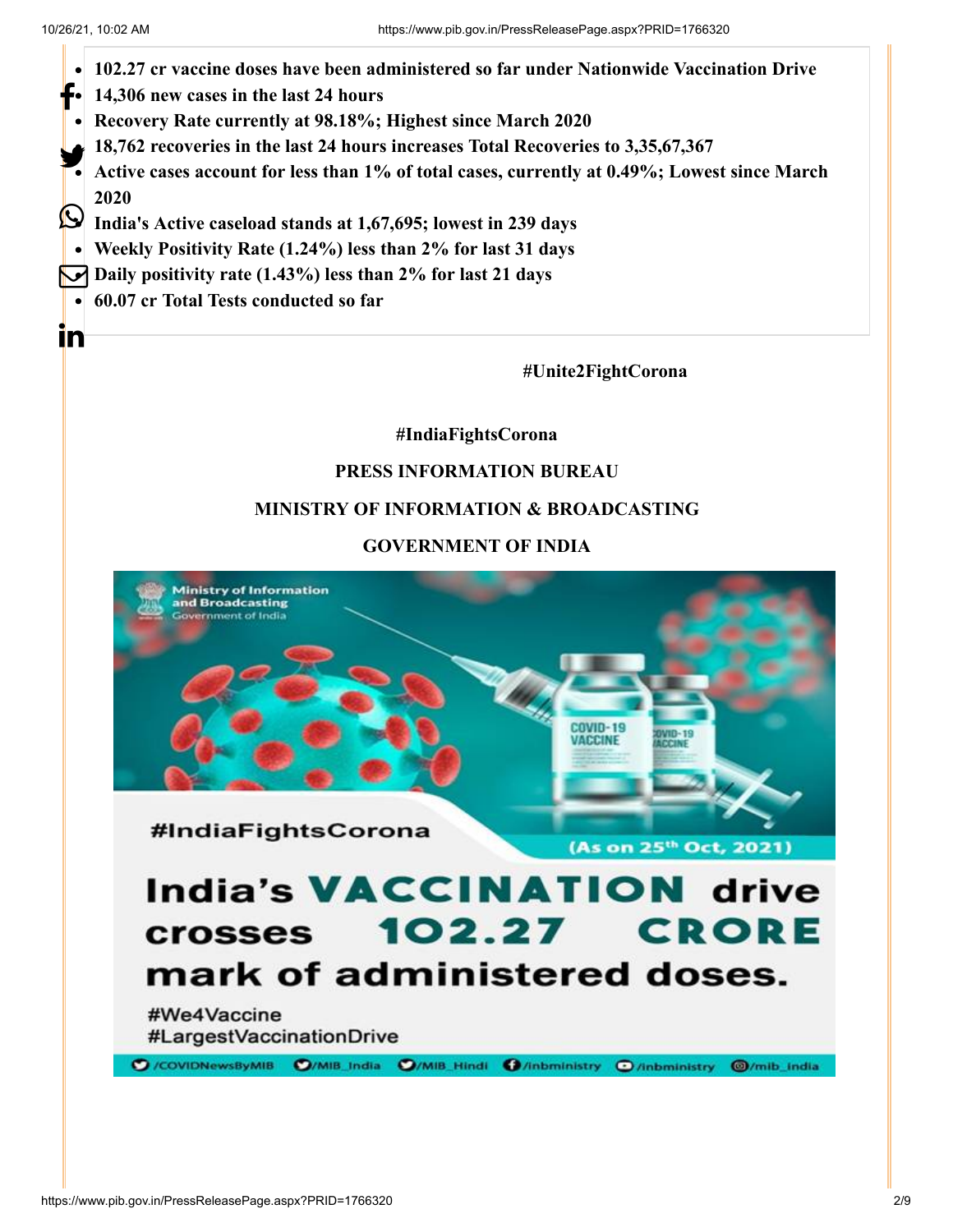f

y.

 $\boldsymbol{\mathsf{Q}}$ 

 $\sum$ 

in

10/26/21, 10:02 AM https://www.pib.gov.in/PressReleasePage.aspx?PRID=1766320



**COVID-19 Update**

**India's Cumulative COVID-19 Vaccination Coverage exceeds 102.27 Cr**

**Recovery Rate currently at 98.18%; Highest since March 2020**

**14,306 New Cases reported in the last 24 hours**

**India's Active Caseload (1,67,695) is lowest in 239 days**

**Weekly Positivity Rate (1.24%) less than 2% for last one month**

With the administration of **12,30,720** vaccine doses in the last 24 hours, India's COVID-19 vaccination coverage has exceeded **102.27 Cr (1,02,27,12,895)** as per provisional reports till 7 am today. This has been achieved through 1,01,52,393 sessions.

The break-up of the cumulative figure as per the provisional report till 7 am today include:

| <b>HCWs</b>           | $1st$ Dose | 1,03,78,224  |
|-----------------------|------------|--------------|
|                       | $2nd$ Dose | 91,50,822    |
|                       | $1st$ Dose | 1,83,69,475  |
| <b>FLWs</b>           | $2nd$ Dose | 1,57,27,472  |
|                       | $1st$ Dose | 40,72,14,067 |
| Age Group 18-44 years |            |              |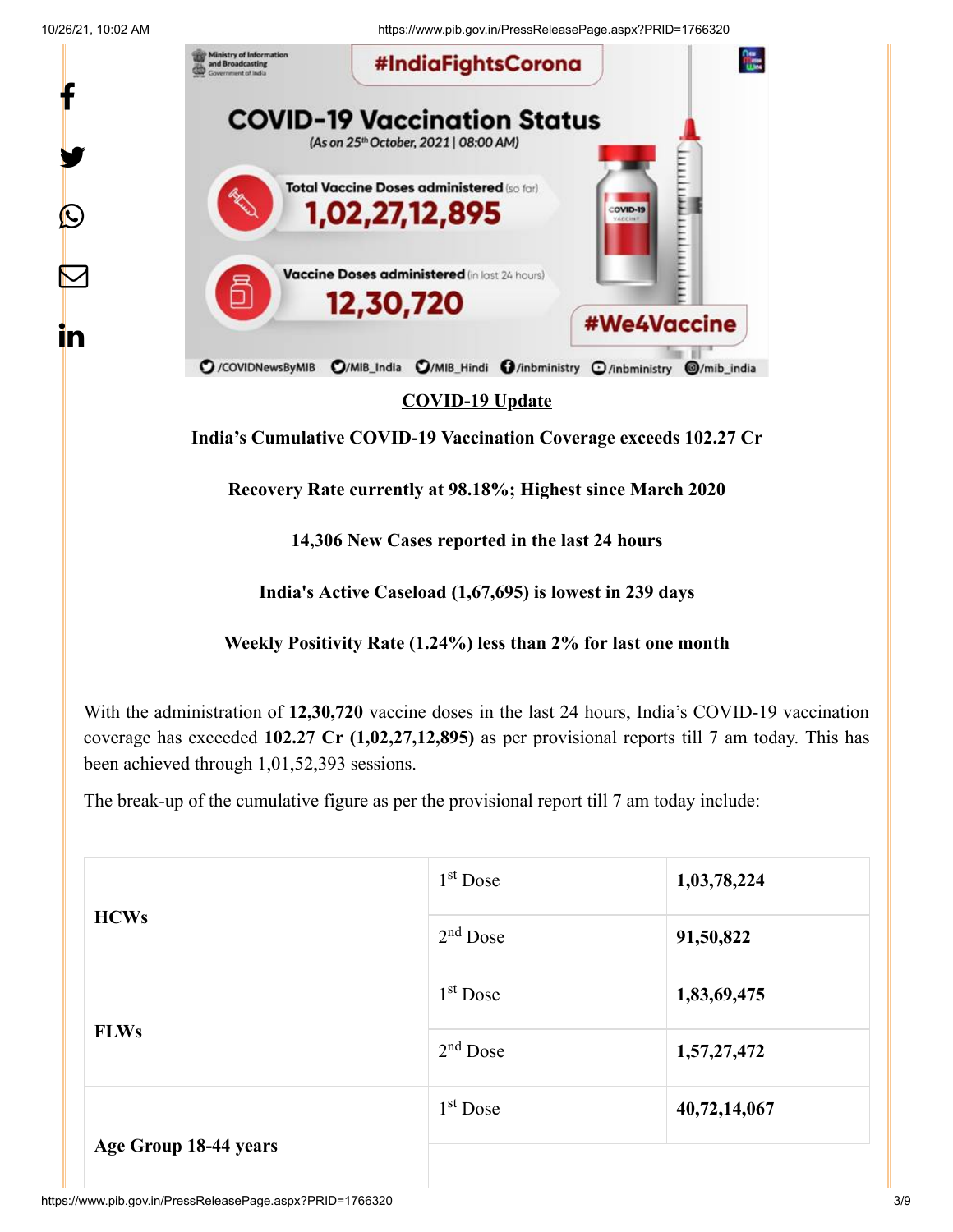| f                     |                       | $2nd$ Dose | 12,62,73,063   |
|-----------------------|-----------------------|------------|----------------|
|                       |                       | $1st$ Dose | 17,20,53,801   |
| $\bigcirc$            | Age Group 45-59 years | $2nd$ Dose | 9,11,69,536    |
|                       |                       | $1st$ Dose | 10,81,37,930   |
| $\boldsymbol{\nabla}$ | Over 60 years         | $2nd$ Dose | 6,39,04,274    |
| in                    | <b>Total</b>          |            | 1,02,27,12,895 |

The recovery of **18,762** patients in the last 24 hours has increased the cumulative tally of recovered patients (since the beginning of the pandemic) to **3,35,67,367.**

Consequently, India's recovery rate stands at **98.18%**. Recovery Rate is currently at its highest peak since March 2020



Sustained and collaborative efforts by the Centre and the States/UTs continue the trend of less than 50,000 Daily New Cases that is being reported for 120 consecutive days now.

**14,306 new cases** were reported in the last 24 hours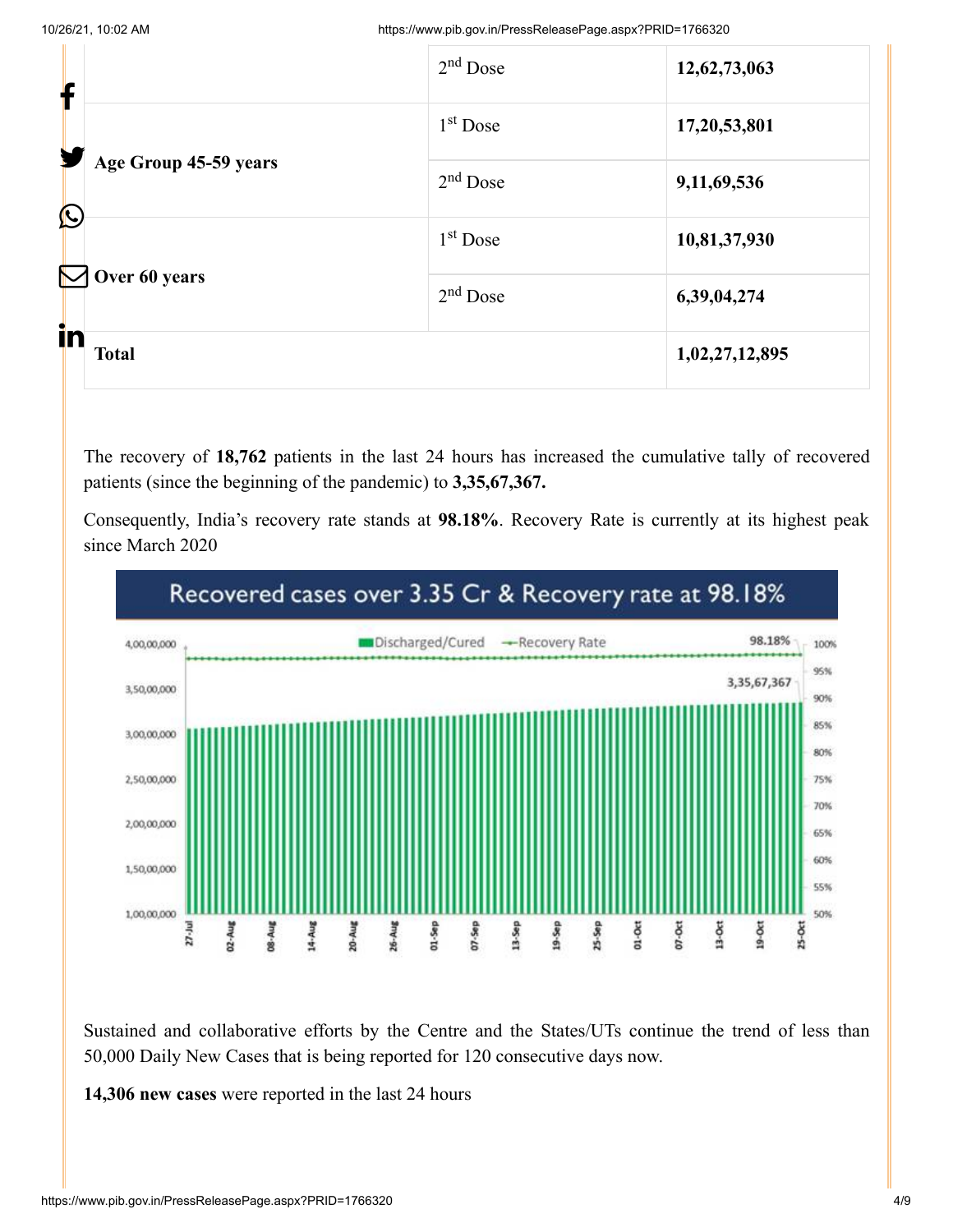10/26/21, 10:02 AM https://www.pib.gov.in/PressReleasePage.aspx?PRID=1766320



The Active Caseload remains below 2 lakh mark and is presently at **1,67,695 which is lowest in 239 days.** Active cases presently constitute **0.49%** of the country's total Positive Cases, which **is lowest since March 2020**



. The testing capacity across the country continues to be expanded. The last 24 hours saw a total of 9,98,397 tests being conducted. India has so far conducted over **60.07 Cr (60,07,69,717**) cumulative tests.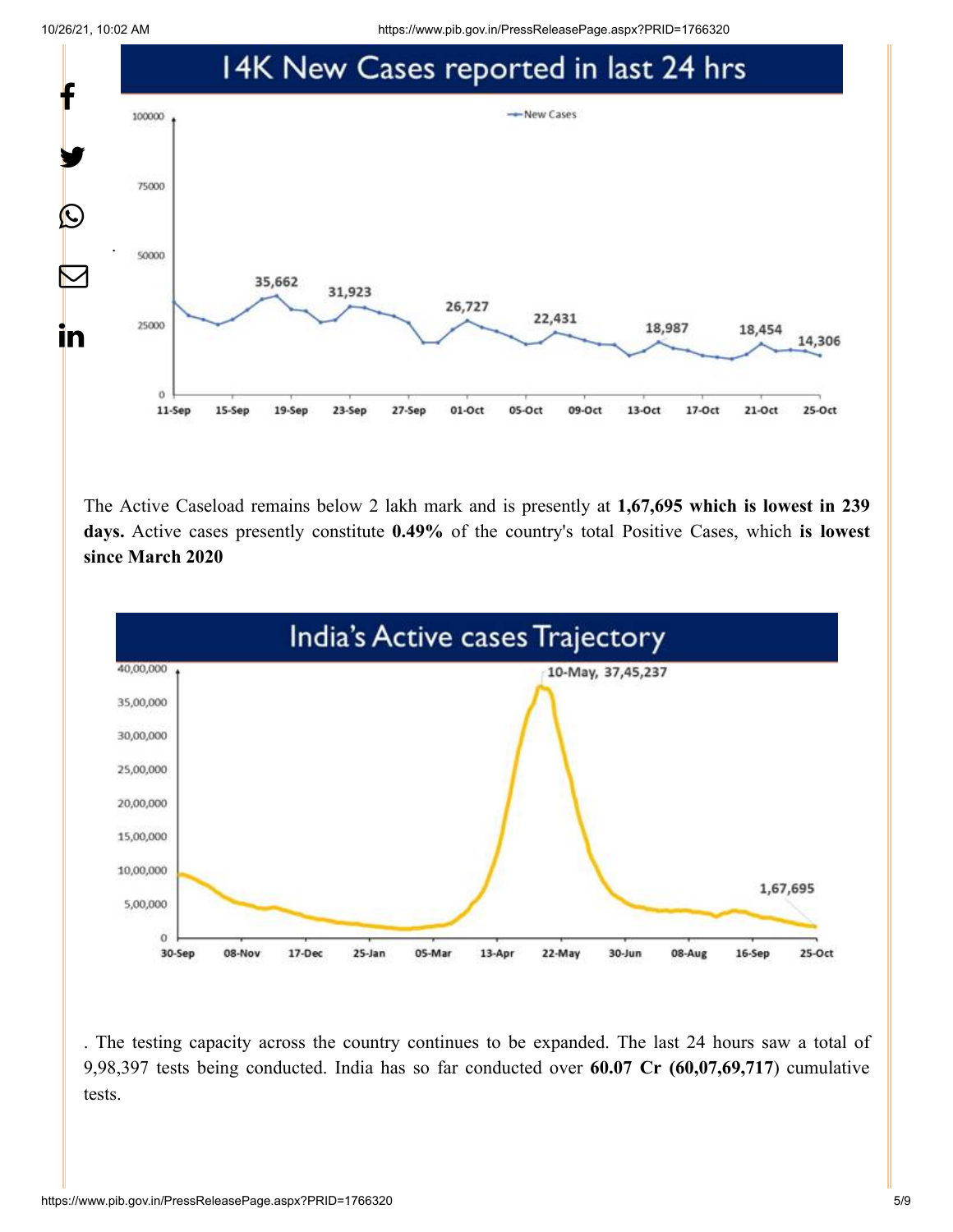While testing capacity has been enhanced across the country, **Weekly Positivity Rate at 1.24% remains less than 2% for the last 31 days now.** The **Daily Positivity rate reported to be1.43%.** The daily Positivity rate has remained below2% for last 21 days and below 3% for 56 consecutive days now.  $\Box$ 1.jpg f

y

 $\bm{\mathcal{Q}}$ 

 $\mathbf \Xi$ 

in

<https://pib.gov.in/PressReleasePage.aspx?PRID=1766216>

### **Update on COVID-19 Vaccine Availability in States/UTs**

#### **More than 107.22 Crore vaccine doses provided to States/UTs**

#### **More than 12.75 Crore balance and unutilized vaccine doses still available with States/UTs**

The Union Government is committed to accelerating the pace and expanding the scope of COVID-19 vaccination throughout the country. The new phase of universalization of COVID-19 vaccination commenced from 21<sup>st</sup> June 2021. The vaccination drive has been ramped up through availability of more vaccines, advance visibility of vaccine availability to States and UTs for enabling better planning by them, and streamlining the vaccine supply chain.

As part of the nationwide vaccination drive, Government of India has been supporting the States and UTs by providing them COVID Vaccines free of cost. In the new phase of the universalization of the COVID19 vaccination drive, the Union Government will procure and supply (free of cost) 75% of the vaccines being produced by the vaccine manufacturers in the country to States and UTs.

**VACCINE DOSES** (As on 22<sup>nd</sup>October 2021)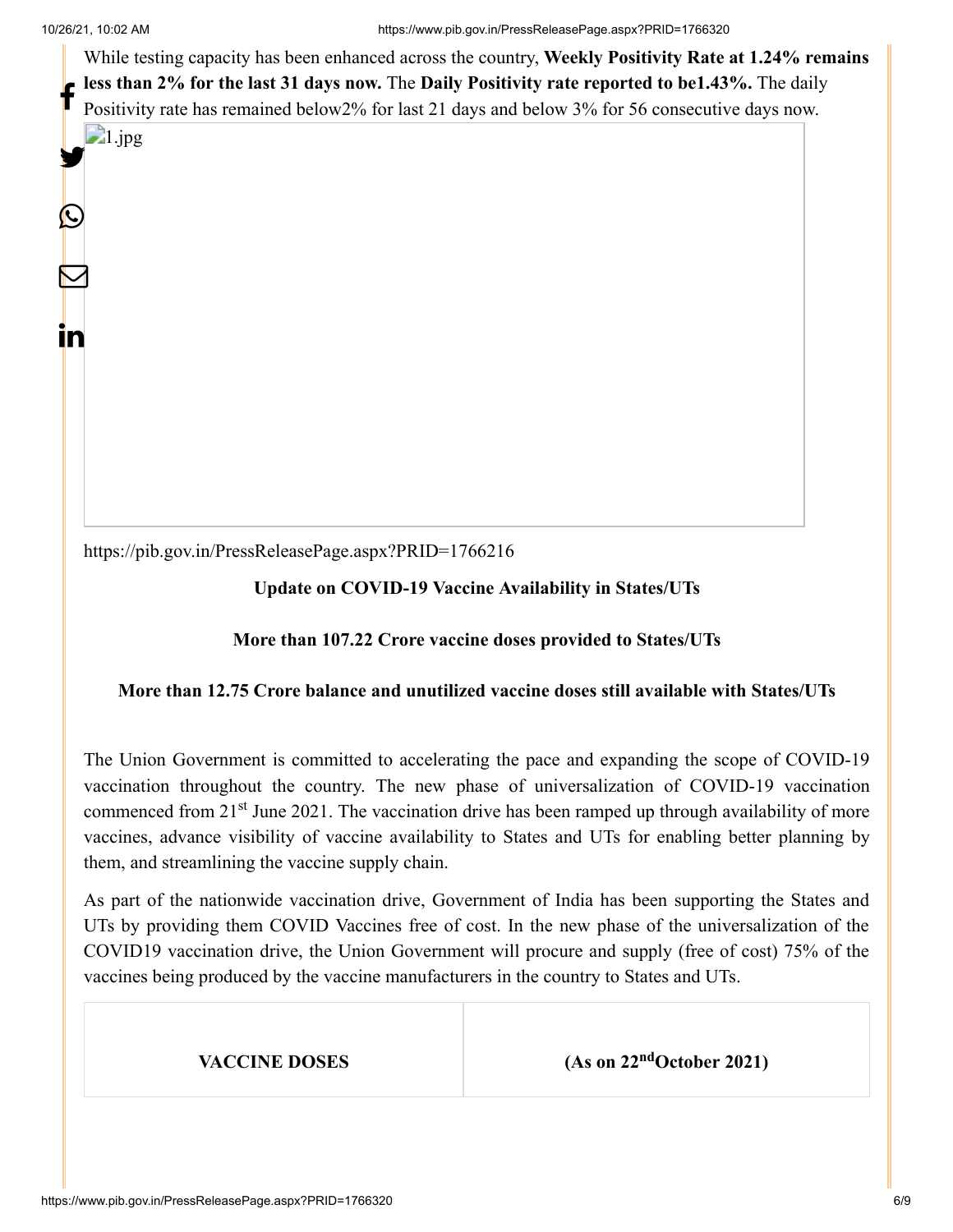| r                 | <b>SUPPLIED</b>          | 1,07,22,89,365 |
|-------------------|--------------------------|----------------|
| ш<br>$\bf \Omega$ | <b>BALANCE AVAILABLE</b> | 12,75,29,984   |

More than **107.22 crore (1,07,22,89,365)** vaccine doses have been provided to States/UTs so far through Govt of India (free of cost channel) and through direct state procurement category.

More than **12.75Cr (12,75,29,984)** balance and unutilized COVID Vaccine doses are still available with the States/UTs to be administered

<https://pib.gov.in/PressReleasePage.aspx?PRID=1766212>

## *Tweets Links*

[#IndiaFightsCorona](https://twitter.com/hashtag/IndiaFightsCorona?src=hash&ref_src=twsrc%5Etfw):

Daily New Cases vis-à-vis Daily Samples Tested (As on 25th October, 2021, Till 8:00 AM)

☑️[#StaySafe](https://twitter.com/hashtag/StaySafe?src=hash&ref_src=twsrc%5Etfw) and follow [#COVIDAppropriateBehaviour](https://twitter.com/hashtag/COVIDAppropriateBehaviour?src=hash&ref_src=twsrc%5Etfw) [#Unite2FightCorona](https://twitter.com/hashtag/Unite2FightCorona?src=hash&ref_src=twsrc%5Etfw) [#StayHomeStaySafe](https://twitter.com/hashtag/StayHomeStaySafe?src=hash&ref_src=twsrc%5Etfw) [pic.twitter.com/tiyXplowfp](https://t.co/tiyXplowfp)

— #IndiaFightsCorona (@COVIDNewsByMIB) [October 25, 2021](https://twitter.com/COVIDNewsByMIB/status/1452547767159582723?ref_src=twsrc%5Etfw)

[#IndiaFightsCorona](https://twitter.com/hashtag/IndiaFightsCorona?src=hash&ref_src=twsrc%5Etfw):

 $\Omega$ More than 12 lakh (12,30,720) vaccine doses administered in the last 24 hours.

 $\Box$ Together we can win the battle against [#COVID19](https://twitter.com/hashtag/COVID19?src=hash&ref_src=twsrc%5Etfw)[.#We4Vaccine](https://twitter.com/hashtag/We4Vaccine?src=hash&ref_src=twsrc%5Etfw)[#LargestVaccinationDrive](https://twitter.com/hashtag/LargestVaccinationDrive?src=hash&ref_src=twsrc%5Etfw)[#Unite2FightCorona](https://twitter.com/hashtag/Unite2FightCorona?src=hash&ref_src=twsrc%5Etfw) [pic.twitter.com/8kCqkQISK6](https://t.co/8kCqkQISK6)

— #IndiaFightsCorona (@COVIDNewsByMIB) [October 25, 2021](https://twitter.com/COVIDNewsByMIB/status/1452553789819416581?ref_src=twsrc%5Etfw)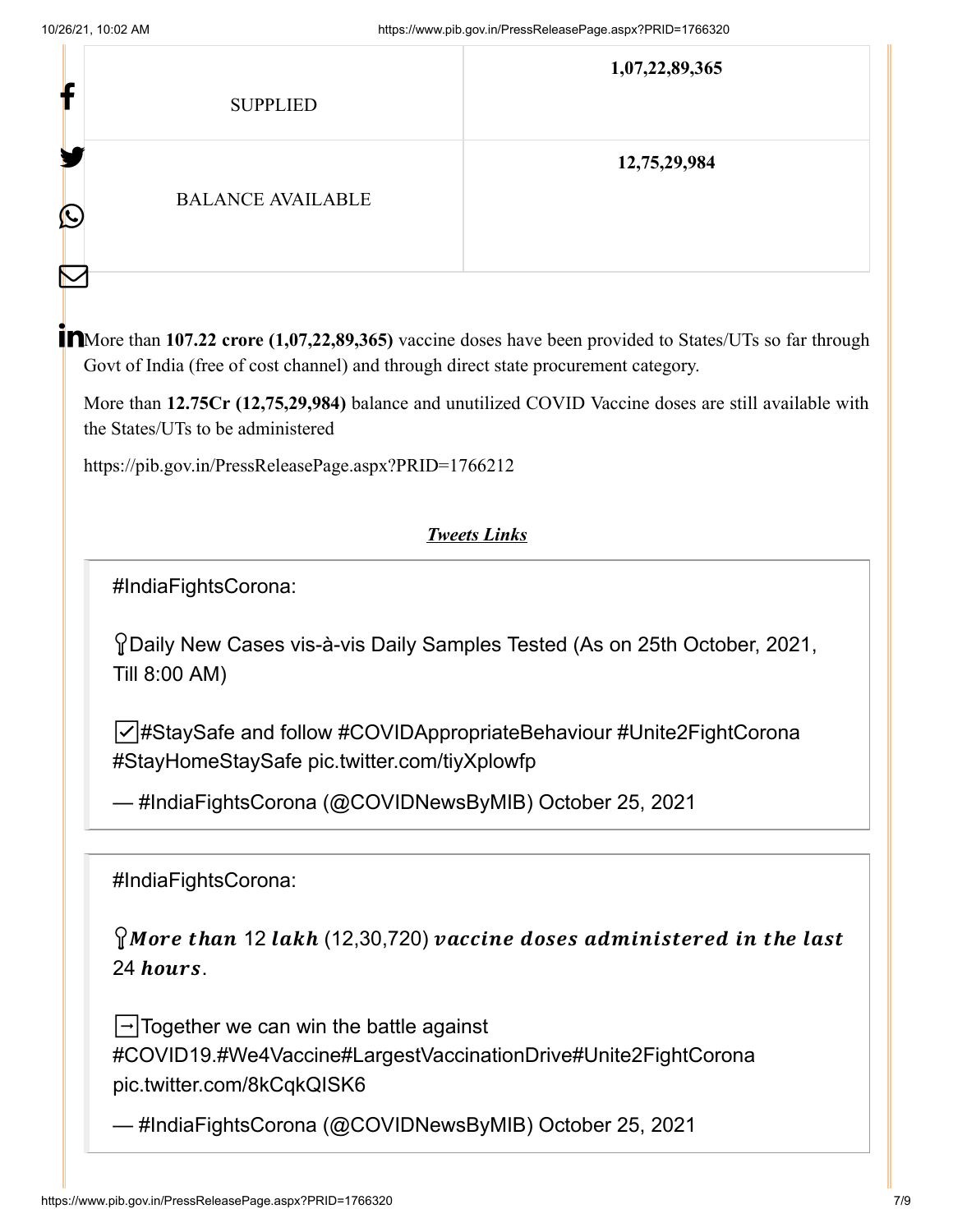f

У.

 $\bigcirc$ 

 $\bf \nabla$ 

in

[#IndiaFightsCorona](https://twitter.com/hashtag/IndiaFightsCorona?src=hash&ref_src=twsrc%5Etfw):

[#COVID19](https://twitter.com/hashtag/COVID19?src=hash&ref_src=twsrc%5Etfw) UPDATE (As on 25th October, 2021)

✅14,306 new cases in the last 24 hours

✅Daily positivity rate reported to be 1.43%[#Unite2FightCorona](https://twitter.com/hashtag/Unite2FightCorona?src=hash&ref_src=twsrc%5Etfw) [#StaySafe](https://twitter.com/hashtag/StaySafe?src=hash&ref_src=twsrc%5Etfw)

1/4 [pic.twitter.com/9HTdM5TrxP](https://t.co/9HTdM5TrxP)

— #IndiaFightsCorona (@COVIDNewsByMIB) [October 25, 2021](https://twitter.com/COVIDNewsByMIB/status/1452500184722669573?ref_src=twsrc%5Etfw)

[#IndiaFightsCorona](https://twitter.com/hashtag/IndiaFightsCorona?src=hash&ref_src=twsrc%5Etfw):[#COVID19Vaccination](https://twitter.com/hashtag/COVID19Vaccination?src=hash&ref_src=twsrc%5Etfw) Status (As on 25th October 2021, 8:00 AM)

✅Total vaccine doses administered (so far): 1,02,27,12,895

✅Vaccine doses administered (in last 24 hours): 12,30,72[0#We4Vaccine](https://twitter.com/hashtag/We4Vaccine?src=hash&ref_src=twsrc%5Etfw) [#LargestVaccinationDrive](https://twitter.com/hashtag/LargestVaccinationDrive?src=hash&ref_src=twsrc%5Etfw)[@ICMRDELHI](https://twitter.com/ICMRDELHI?ref_src=twsrc%5Etfw) [@DBTIndia](https://twitter.com/DBTIndia?ref_src=twsrc%5Etfw) [pic.twitter.com/IkZsegGRnA](https://t.co/IkZsegGRnA)

— #IndiaFightsCorona (@COVIDNewsByMIB) [October 25, 2021](https://twitter.com/COVIDNewsByMIB/status/1452491634189299712?ref_src=twsrc%5Etfw)

[#IndiaFightsCorona](https://twitter.com/hashtag/IndiaFightsCorona?src=hash&ref_src=twsrc%5Etfw):

✅Active caseload further declines at 1.67 lakh

✅Active cases constitute 0.49% of total cases

 $\blacktriangleright$  Weekly positivity rate drops to less than 5%, currently at 1.24%[#Unite2FightCorona](https://twitter.com/hashtag/Unite2FightCorona?src=hash&ref_src=twsrc%5Etfw) [#StayHomeStaySafe](https://twitter.com/hashtag/StayHomeStaySafe?src=hash&ref_src=twsrc%5Etfw)

3/4 [pic.twitter.com/MNBrQjPAm2](https://t.co/MNBrQjPAm2)

— #IndiaFightsCorona (@COVIDNewsByMIB) [October 25, 2021](https://twitter.com/COVIDNewsByMIB/status/1452500217576624132?ref_src=twsrc%5Etfw)

**\*\*\*\*\*\*\*\*\***